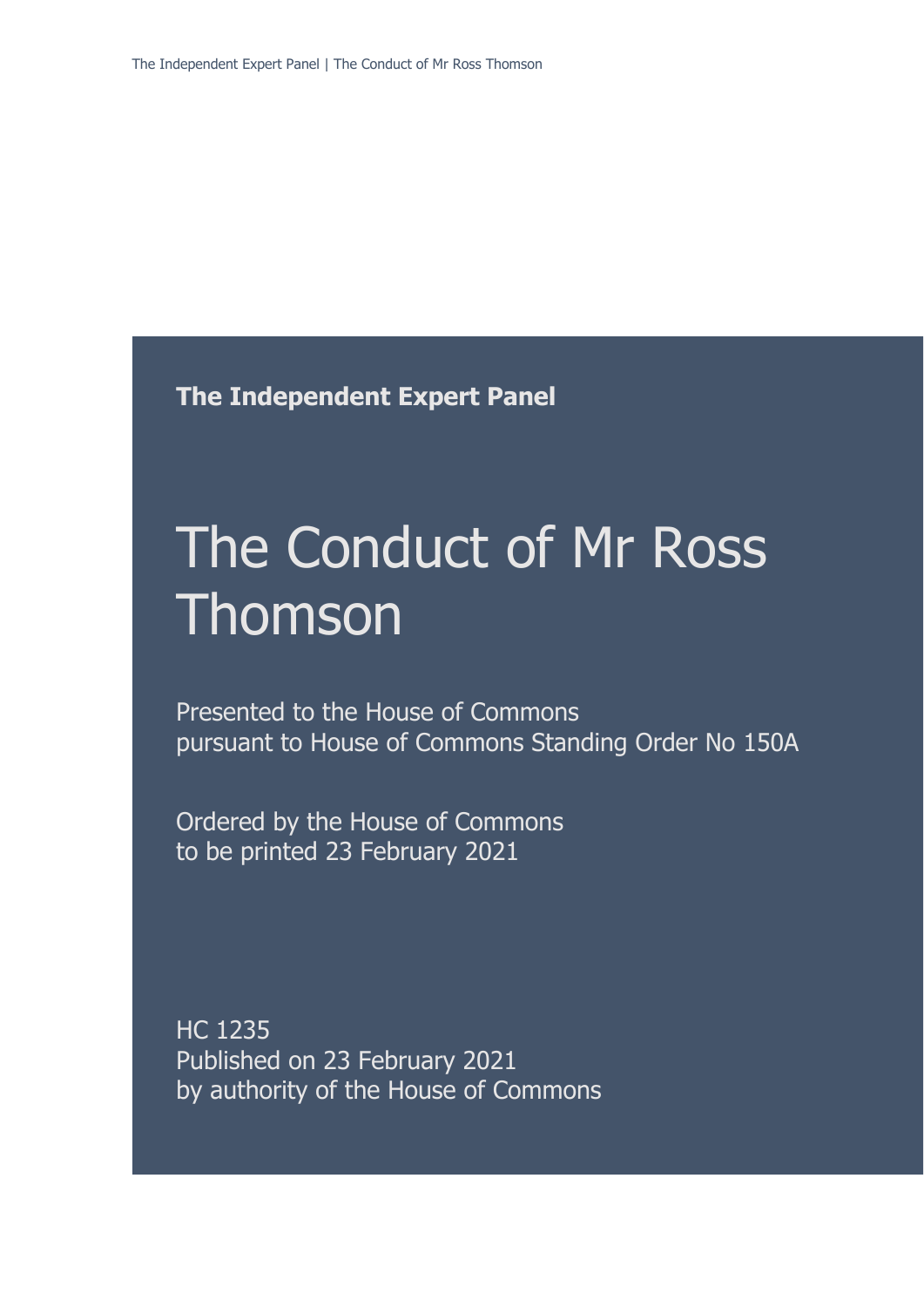### **The Independent Expert Panel**

The Independent Expert Panel was established by the House of Commons on 23 June 2020. The Panel hears appeals against decisions made by the Parliamentary Commissioner for Standards (the Commissioner), considers referrals from the Commissioner and determines sanctions in cases involving an allegation against an MP of a breach of Parliament's sexual misconduct policy or the bullying and harassment policy, under the Independent Complaints and Grievance Scheme.

### **Current membership**

Mrs Lisa Ball Monica Daley Mrs Johanna Higgins Sir Stephen Irwin (Chair) Professor Clare McGlynn Miss Dale Simon Sir Peter Thornton Dr Matthew Vickers

#### **Powers**

The Panel's powers are set out in House of Commons Standing Orders Nos 150A to 150D. These are available on the internet via [www.parliament.uk.](http://www.parliament.uk/)

### **Publication**

© Parliamentary Copyright House of Commons 2021. This publication may be reproduced under the terms of the Open Parliament Licence, which is published at [www.parliament.uk/site-information/copyright-parliament/.](http://www.parliament.uk/site-information/copyright-parliament/) Independent Expert Panel reports are published on the Panel's website at [www.parliament.uk/mps-lords-and](http://www.parliament.uk/mps-lords-and-offices/standards-and-financial-interests/independent-expert-panel/)[offices/standards-and-financial-interests/independent-expert-panel/](http://www.parliament.uk/mps-lords-and-offices/standards-and-financial-interests/independent-expert-panel/) and in print by order of the House.

### **Panel staff**

The current Secretary to the Panel is Emily Baldock.

### **Contacts**

All correspondence should be addressed to the Secretary to the Panel. The Panel's email address is [independentexpertpanel@parliament.uk.](mailto:independentexpertpanel@parliament.uk)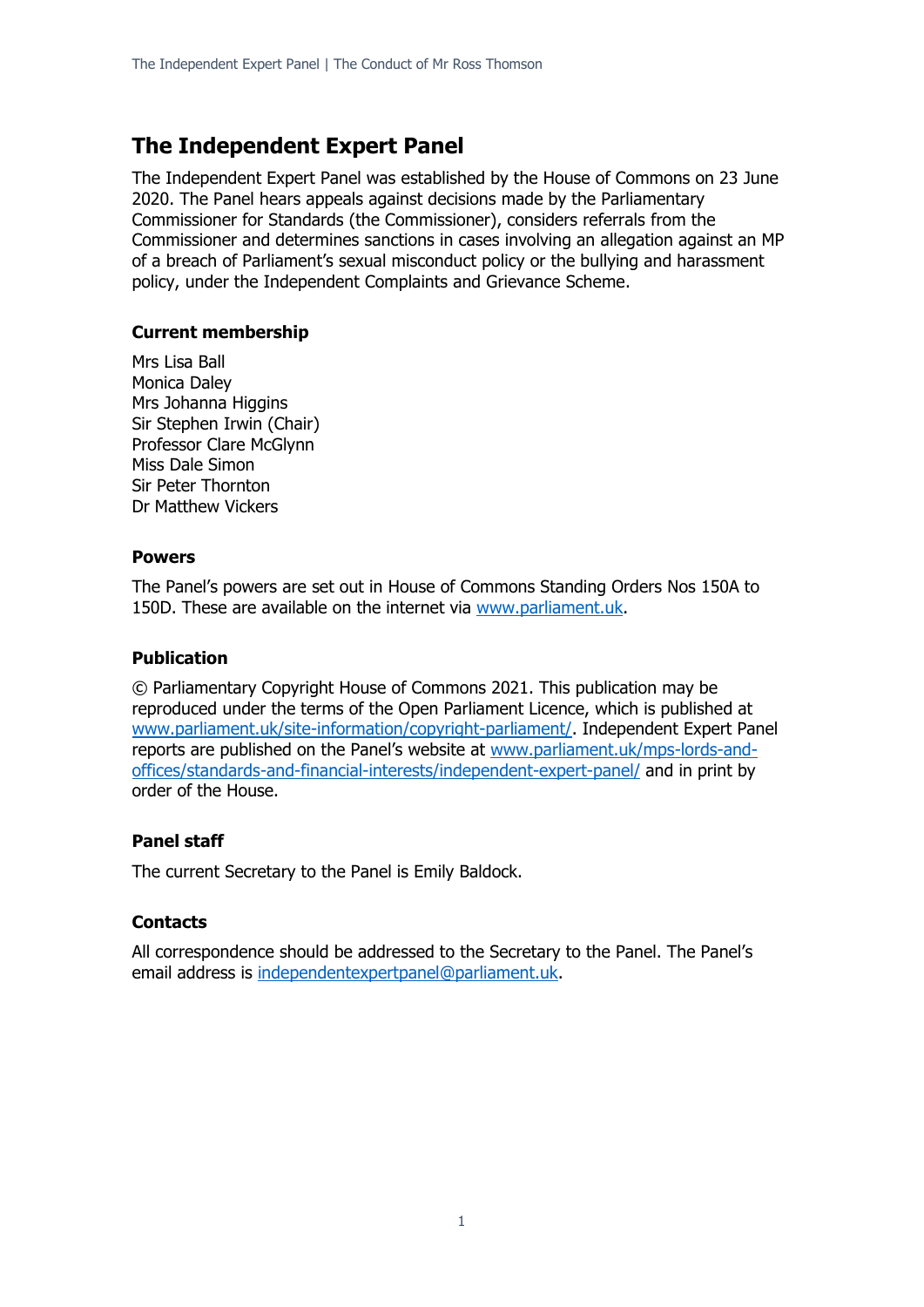## **Report by the Chair of the Panel**

- 1.1 The Independent Expert Panel was established by the House of Commons on 23 June 2020.<sup>1</sup> The Panel hears appeals against decisions made by the Parliamentary Commissioner for Standards (the Commissioner), considers referrals from the Commissioner and determines sanctions in cases involving an allegation against an MP of a breach of Parliament's sexual misconduct policy or the bullying and harassment policy, under the Independent Complaints and Grievance Scheme.<sup>2</sup>
- 1.2 The Panel is guided by the principles of natural justice, fairness for all parties, transparency and proportionality. We understand the seriousness of, and the harm caused by, bullying, harassment and sexual misconduct. We are rigorously independent, impartial and objective, acting without any political input or influence.
- 1.3 This is a report of a decision of the Panel on an appeal made following a decision of the Parliamentary Commissioner for Standards. The Commissioner found that the Responder, Mr Ross Thomson, formerly the Member for Aberdeen South, had not acted in breach of Parliament's sexual misconduct policy. The Reporter appealed this decision.
- 1.4 On 19 January I appointed a sub-panel of three members to hear the appeal. The members of the sub-panel were:
	- Mrs Lisa Ball
	- Mrs Johanna Higgins
	- Sir Peter Thornton (chair)
- 1.5 The appeal was made prior to appointment of the members of the Panel on 25 November 2020. The appeal was therefore managed in accordance with the

<sup>&</sup>lt;sup>1</sup> HC Deb, 23 June 2020, [col 1244](https://hansard.parliament.uk/commons/2020-06-23/debates/9646C6AF-0D3A-424B-8949-E809F658DB4C/IndependentComplaintsAndGrievanceScheme) [Commons Chamber]

<sup>&</sup>lt;sup>2</sup> Independent Complaints and Grievance Scheme: [https://www.parliament.uk/mps-lords-and](https://www.parliament.uk/mps-lords-and-offices/standards-and-financial-interests/parliaments-behaviour-code/)[offices/standards-and-financial-interests/parliaments-behaviour-code/](https://www.parliament.uk/mps-lords-and-offices/standards-and-financial-interests/parliaments-behaviour-code/)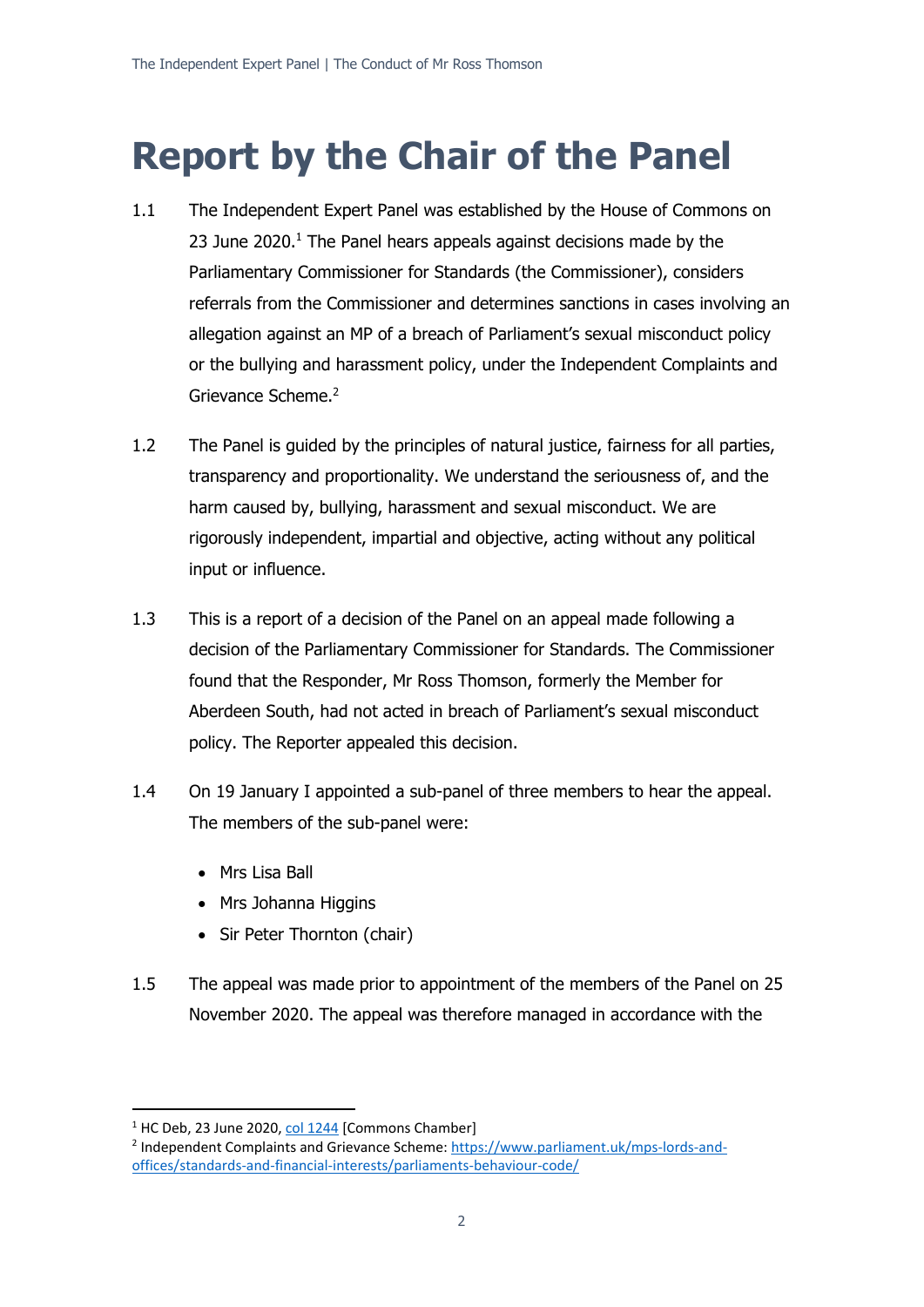framework established by the House of Commons Committee on Standards in its 2019 report, The Committee's role in ICGS appeals.<sup>3</sup>

- 1.6 On 29 January 2021 the sub-panel reported their decision to me as Chair of the Panel. The sub-panel dismissed the Reporter's appeal.
- 1.7 The decision of the sub-panel sets out the background to the appeal, the process followed and the reasons for their decision. The names of the Reporter, any witnesses referred to and other identifying details have been redacted. All other material in the case, including the investigator's report and the Commissioner's decision and memorandum except as referred to in the decision, remain confidential.
- 1.8 Despite the requirements of confidentiality placed on both the Reporter and the Responder, the allegations made have previously been made public through the press and social media channels. The decisions made by the Commissioner and the sub-panel mean that many of these allegations have not been established. I consider that it is correct to publish this decision given the degree of publicity that has already taken place.

**Sir Stephen Irwin 23 February 2021**

<sup>3</sup> Committee on Standards, Sixth Report of Session 2017–19, *[The Committee's role in ICGS appeals](https://publications.parliament.uk/pa/cm201719/cmselect/cmstandards/1976/1976.pdf)*, HC 1976, para 13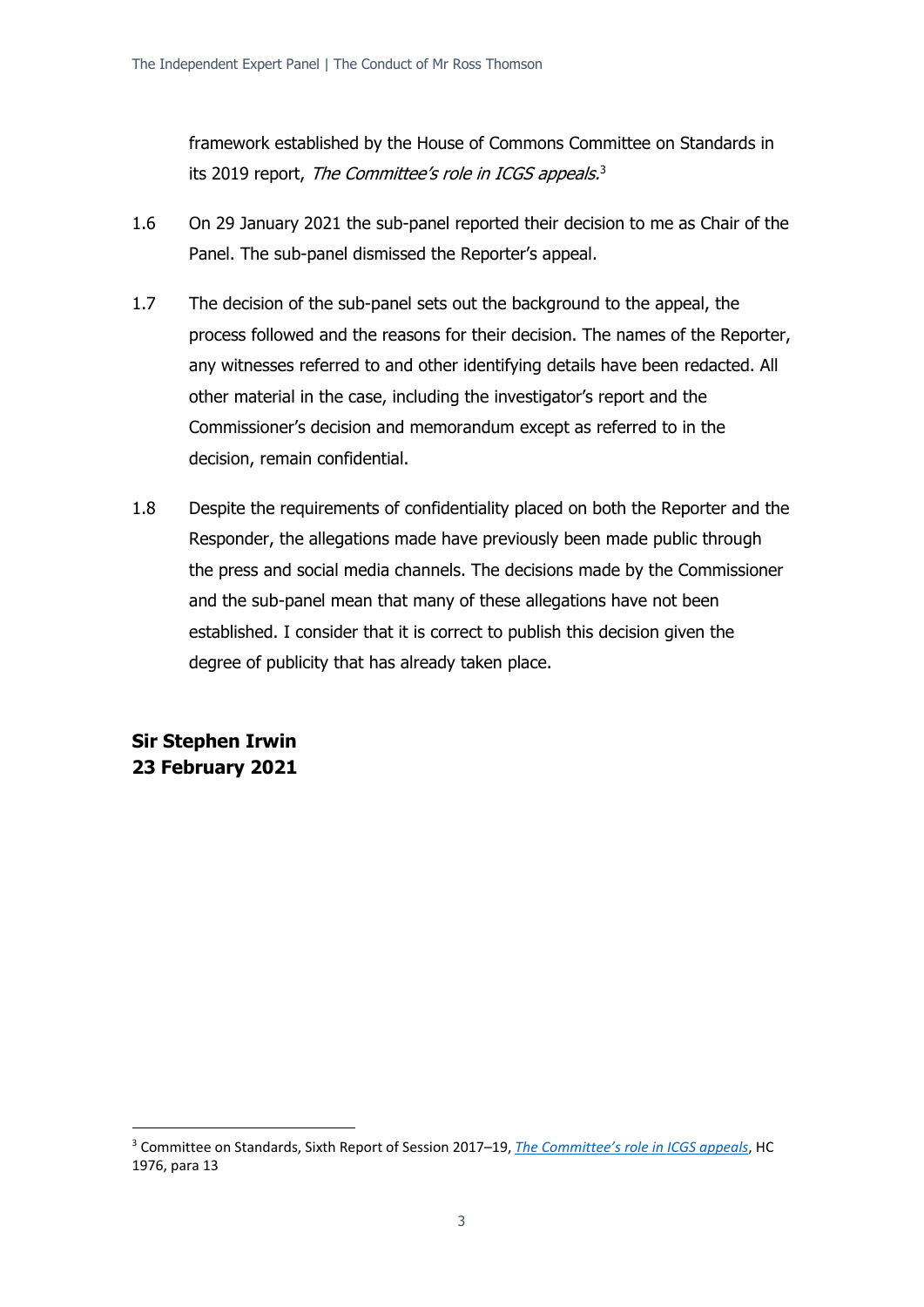## **Appeal against the decision of the Commissioner**

### **Appeal by the Reporter against the decision of the Parliamentary Commissioner for Standards dated 27 October 2020**

### **Decision of the sub-panel dated 29 January 2021**

### **The complaint**

- 2.1 On 19 March 2019 the Reporter made a complaint against the Responder of sexual misconduct in a bar of the House of Commons on the evening of 30 October 2018. The Reporter alleged that –
	- (1) the Responder had leaned on him, invaded his personal space, engaged in personal touching for some minutes and stroked him, and
	- (2) in the most serious of the allegations, the Responder had repeatedly groped his backside and genitals and attempted to insert his hand down the Reporter's trousers.
- 2.2 The Responder admitted that he was drunk but denied all the allegations.

### **The investigator's and Commissioner's findings**

- 2.3 On 3 September 2020 the independent investigator reported in a Formal Assessment Report (FAR) that the allegations at (1) above were upheld, but those at (2) were not upheld. In respect of (2) the FAR concluded that the Reporter's complaint had been raised maliciously.
- 2.4 The Parliamentary Commissioner for Standards (the Commissioner) reviewed those findings, as she does in all cases of this nature. On 27 October 2020 in a letter setting out her decision, and later on 14 January 2021 in a Memorandum explaining her decision more fully, the Commissioner concluded that there had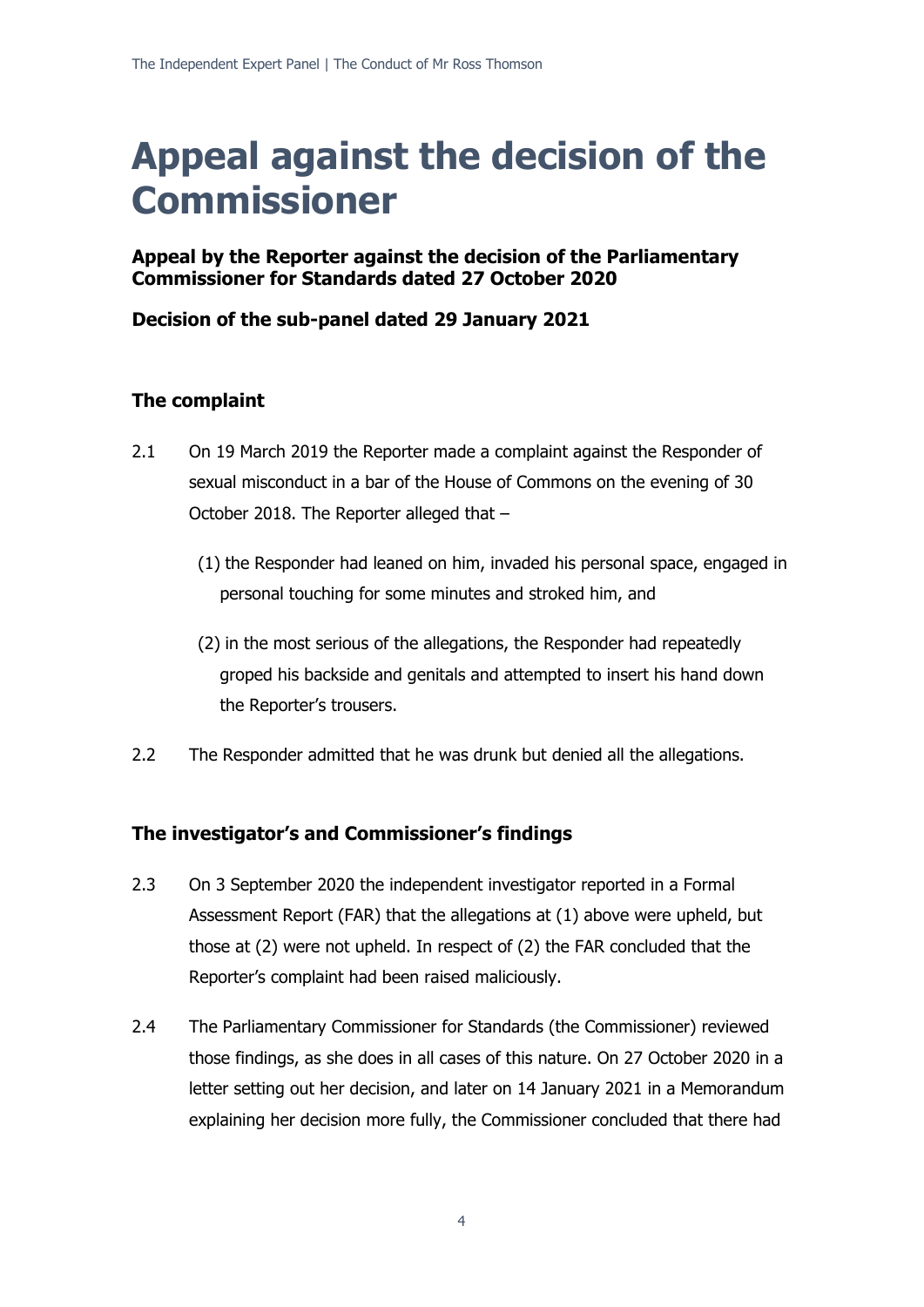been no breach by the Responder of the Sexual Misconduct Policy and that the Reporter's complaint had not been malicious.

2.5 The Commissioner upheld the FAR findings that the groping allegations at paragraph 2.1 (2) above were not proved. The Commissioner also accepted the FAR findings that the Responder leaned on the Reporter and invaded his personal space by repeatedly putting his arms around him (but not that he had stroked him), but concluded that these actions were not proved to be of a 'sexual nature' and did not therefore breach the Sexual Misconduct Policy. The outcome was that all complaints of sexual misconduct were not upheld. In her decision letter to the Reporter of 27 October 2020, the Commissioner stated at paragraph 5:

> I have concluded that the evidence does not demonstrate that [the Responder's] conduct towards you was a breach of Parliament's sexual misconduct policy. I find [the Responder] **did not breach** the sexual misconduct policy in relation to all five elements of your complaint.

[Commissioner's emphasis]

2.6 The Commissioner also rejected the FAR finding that the Reporter had raised his complaint maliciously. There is no appeal against this conclusion.

### **The appeal**

- 2.7 The Reporter now appeals to the Independent Expert Panel (the Panel) against the Commissioner's decision.
- 2.8 The Independent Expert Panel was established by resolution of the House of Commons on 23 June 2020 to act as the independent appellate body on appeals from decisions of the Commissioner in cases brought under the Independent Complaints and Grievance Scheme, which includes cases of alleged sexual misconduct. The Panel operates in accordance with the principles of fairness, transparency, natural justice and proportionality. Decisions on cases are made by nominated sub-panels.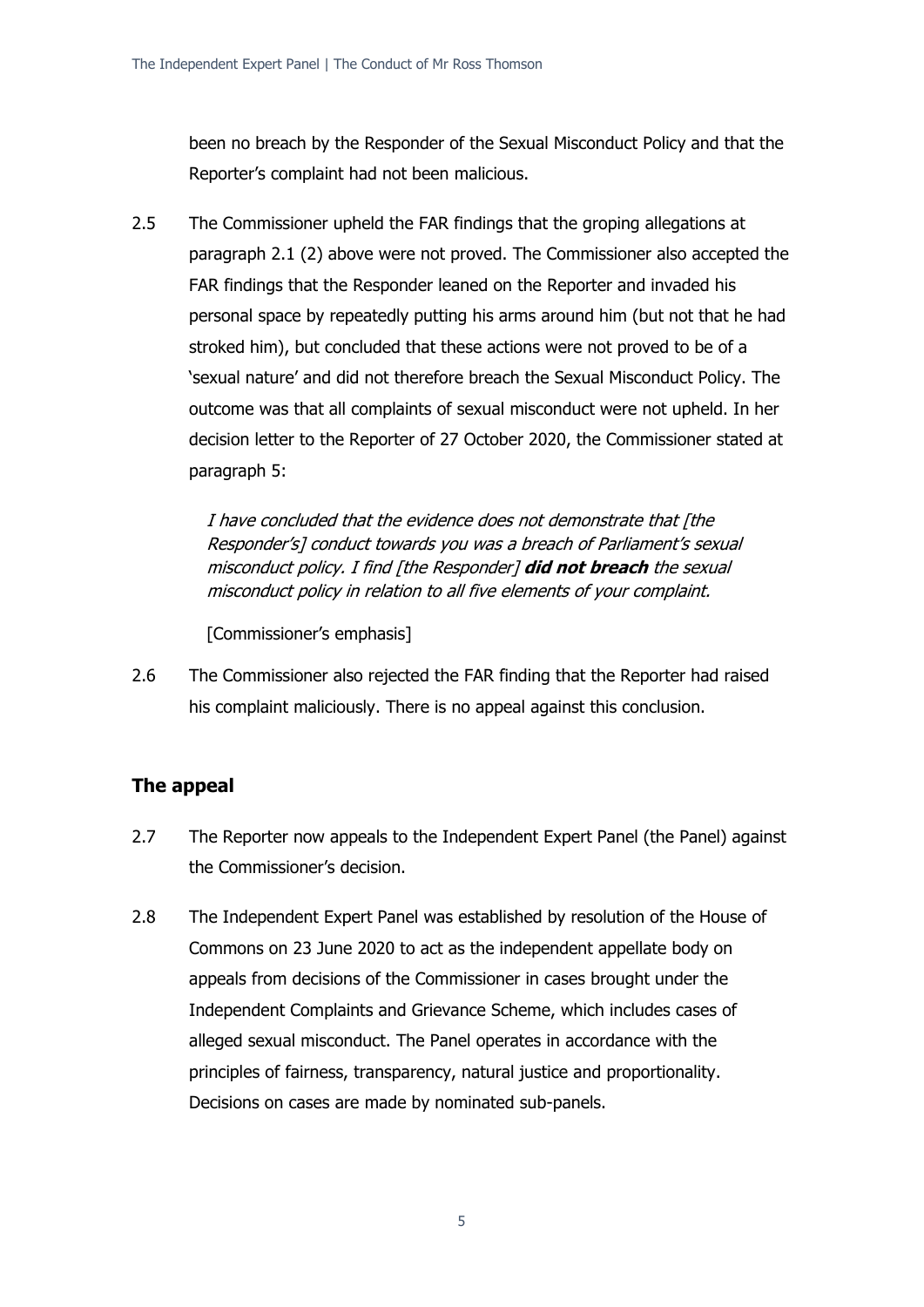- 2.9 The Panel does not re-investigate the allegations during an appeal, nor does it take fresh decisions on the basis of the investigation. The role of the Panel in an appeal is to review the decisions taken by the Commissioner.
- 2.10 Appeals to the Panel are a two-stage process:
	- (1) acceptance that there are grounds for appeal, and
	- (2) where there are such grounds, the appeal itself.
- 2.11 As the nominated sub-panel for this case, we have considered carefully the FAR, the Commissioner's decision letter and Memorandum, and the evidence of the two investigations.
- 2.12 We have at the forefront of our minds the UK Parliament Sexual Misconduct Policy and Procedure, the UK Parliament Behaviour Code and the House of Commons Code of Conduct, in addition to the relevant Standing Orders of the House of Commons.

### **Grounds of appeal**

- 2.13 We are grateful for the Reporter's grounds of appeal (lodged on 11 November 2020). Five grounds are raised. We shall take each ground in turn.
- 2.14 **Ground (1)** The procedure was materially flawed in that the quality of the independent investigation was 'unfair and inadequate'. The Reporter cites as examples that his statement to the Independent Sexual Misconduct Advisory Service helpline (ISMA Service) and his initial statement to the first investigator were not considered afresh by the second investigator. He also alleges unreasonable delay.
- 2.15 We have looked closely at the two investigations. A second investigation was instigated by the Commissioner in July 2019 because she was not satisfied that the first investigation had been carried out to a sufficient standard. It is clear to us that the second investigation was particularly thorough and included consideration not only of the evidence from the first investigation but also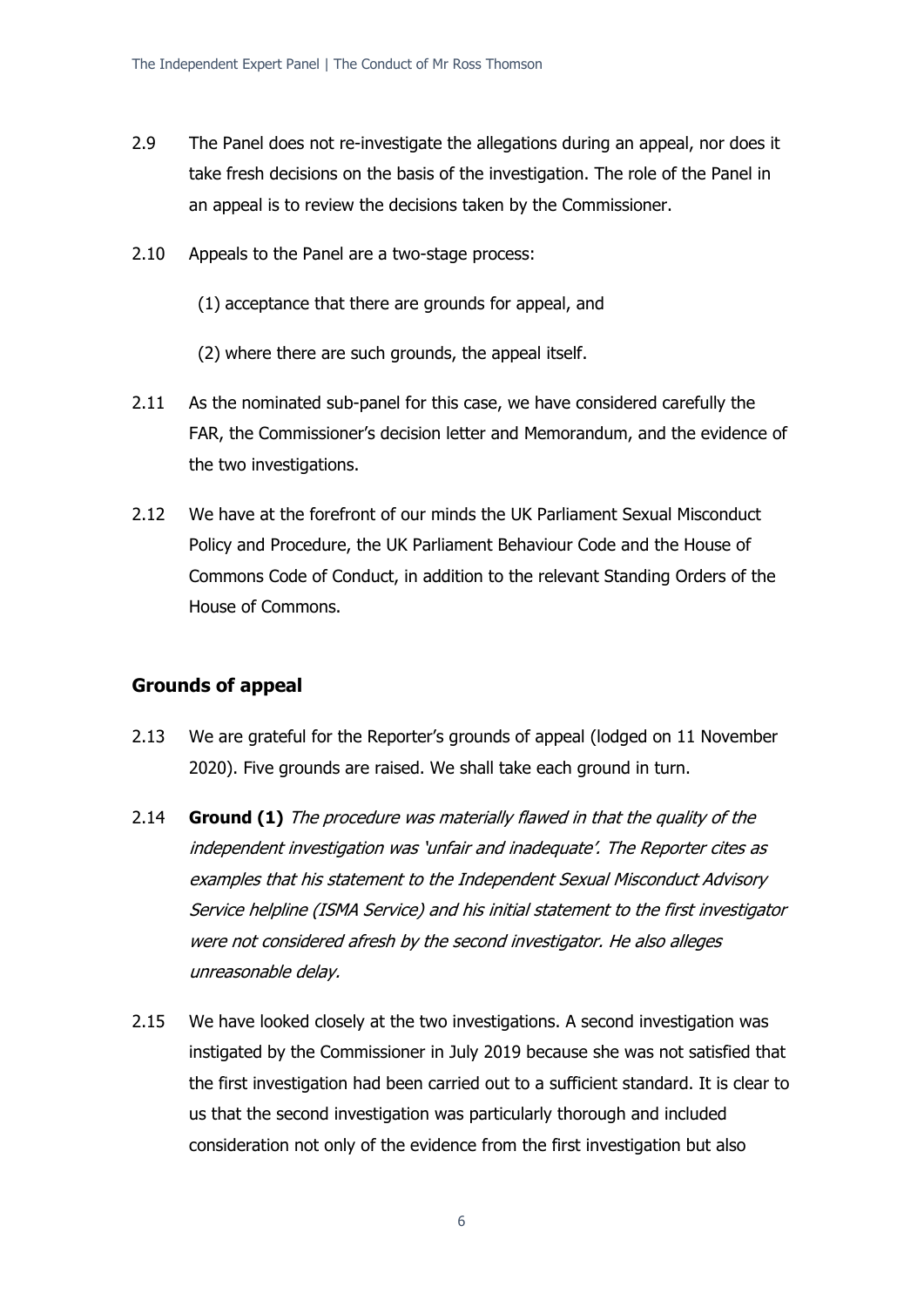additional fresh interviews of the parties and witnesses. For example, the Reporter was interviewed a further two times, the Responder was interviewed a further three times, and there were a further 19 witness interviews in the second investigation. In addition, all interviewees, including the Reporter, were given the opportunity to review their further statements and propose amendments. In our view the Reporter had the benefit of a very thorough investigation and one in which every opportunity was given to allow him to express what he wished to say in furthering his complaint. The Commissioner rightly found that the investigative process was 'thorough and proportionate to the seriousness of the allegations' (paragraph 38 of the Commissioner's Memorandum).

- 2.16 Full statements made in calls to the ISMA helpline were not part of the investigation. The helpline, which was confidential, was there to give help and support to the caller and advise on possible options for further action, such as a formal complaint. Only the call handler's complaint disclosure form would have been passed on to the investigator.
- 2.17 In this case all the evidence gathered by the first investigator, including the Reporter's first interview statement, was passed on to the second investigator with the written consent of the Reporter and the Responder. It was considered by the second investigator on 26 July 2019.
- 2.18 Although there was some delay caused by the need for a second investigation, we find no procedural irregularity in this respect. The Commissioner was right, in her oversight role, to require a second investigation since she considered the first not to be up to standard. As we have already observed, her decision led to a doubly thorough investigation with fresh interviews (see paragraph 2.15 above). There was some inevitable delay, but we do not consider it unreasonable in all the circumstances.
- 2.19 For these reasons, we find no valid ground of appeal on Ground (1).
- 2.20 **Ground (2)** The procedure was materially flawed because the (second) investigator failed to obtain a witness statement from XY, 'a key material witness'.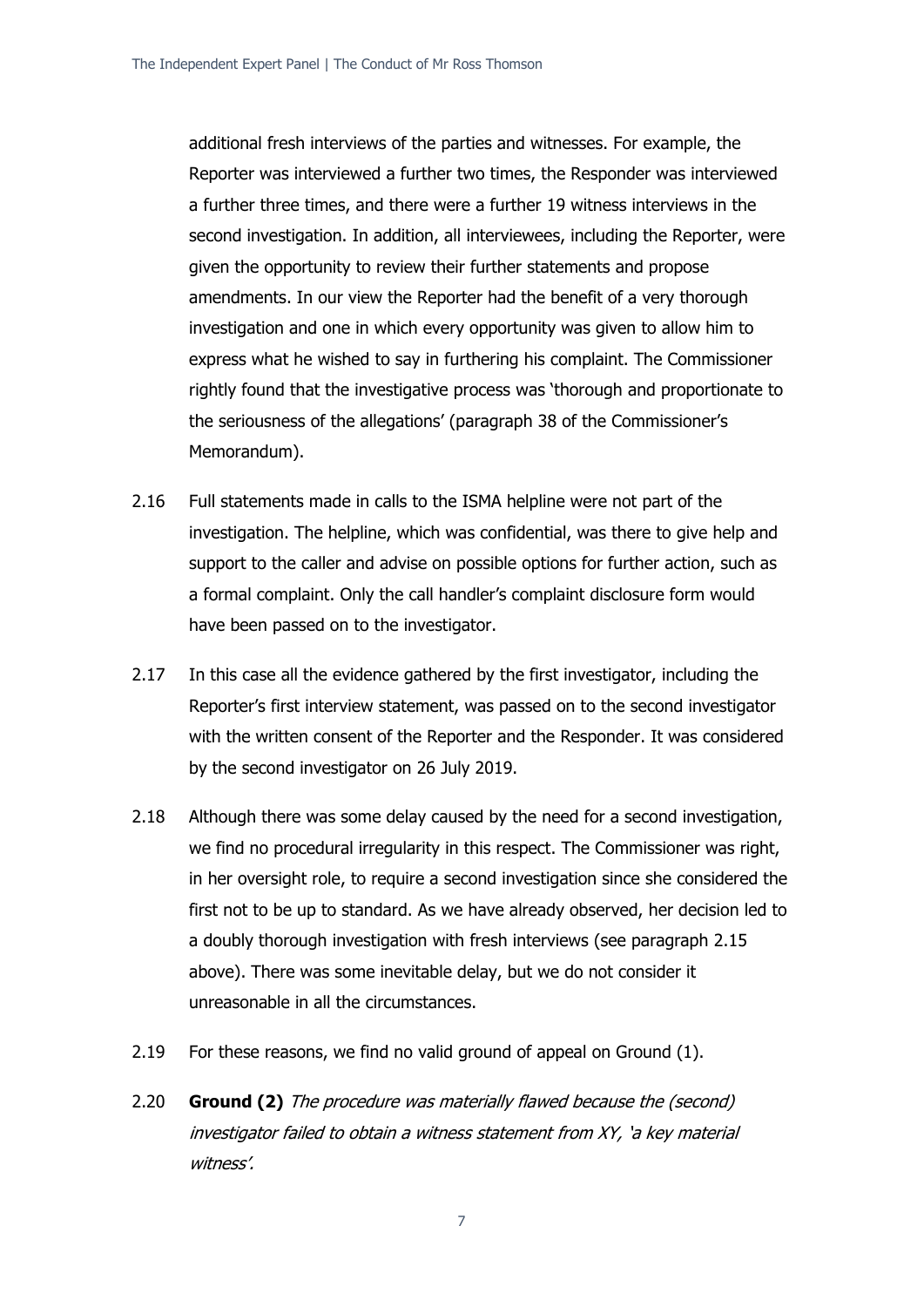- 2.21 We find no merit in this point and therefore no valid ground of appeal.
- 2.22 XY was not an eyewitness to the incident. XY was informed of the incident the next day by one of the eyewitnesses. XY did no more than receive a hearsay account from an eyewitness. It was clearly better for the eyewitness, rather than XY, to give the investigator an account of the witness's own observations. That is in fact what happened. The eyewitness was interviewed. XY's account would only have been second-hand. Further, XY's opinion that what the Reporter later described to her was 'sexual misconduct' is neither evidence of fact nor helpful opinion evidence. It would not have affected the investigator's inquiry. She was not, therefore, a 'material witness' who should have been interviewed.
- 2.23 **Ground (3)** Fresh evidence should be called by the sub-panel, namely XY.
- 2.24 For the reasons set out in paragraph 2.22 above, we do not feel that this evidence, if considered, would have been significant. It would not have been helpful for the purposes of this case. This ground is therefore not a valid ground of appeal.
- 2.25 **Ground (4)** The Commissioner erred in law by requiring corroboration of the Reporter (in respect of touching by the Responder and groaning noises). In particular, the Reporter criticises and quotes from the Commissioner's decision [letter dated 27 October 2020] at paragraph 12 where she 'discounts' [the Reporter's word] the Reporter's evidence because 'this is not corroborated by any of the witnesses'.
- 2.26 In our view, we do not find that the Commissioner erred in law or was otherwise incorrect in her approach. We do not take paragraph 12 as a whole, and in the wider context in her letter under the heading *Allegations*, to suggest that the evidence of a Reporter must always be corroborated. These are not civil or criminal proceedings, but disciplinary proceedings where a decisionmaker will always be looking to see if there is support (or 'corroboration') for evidence of the Reporter, particularly in cases where it is the Reporter's word against the Responder's.

8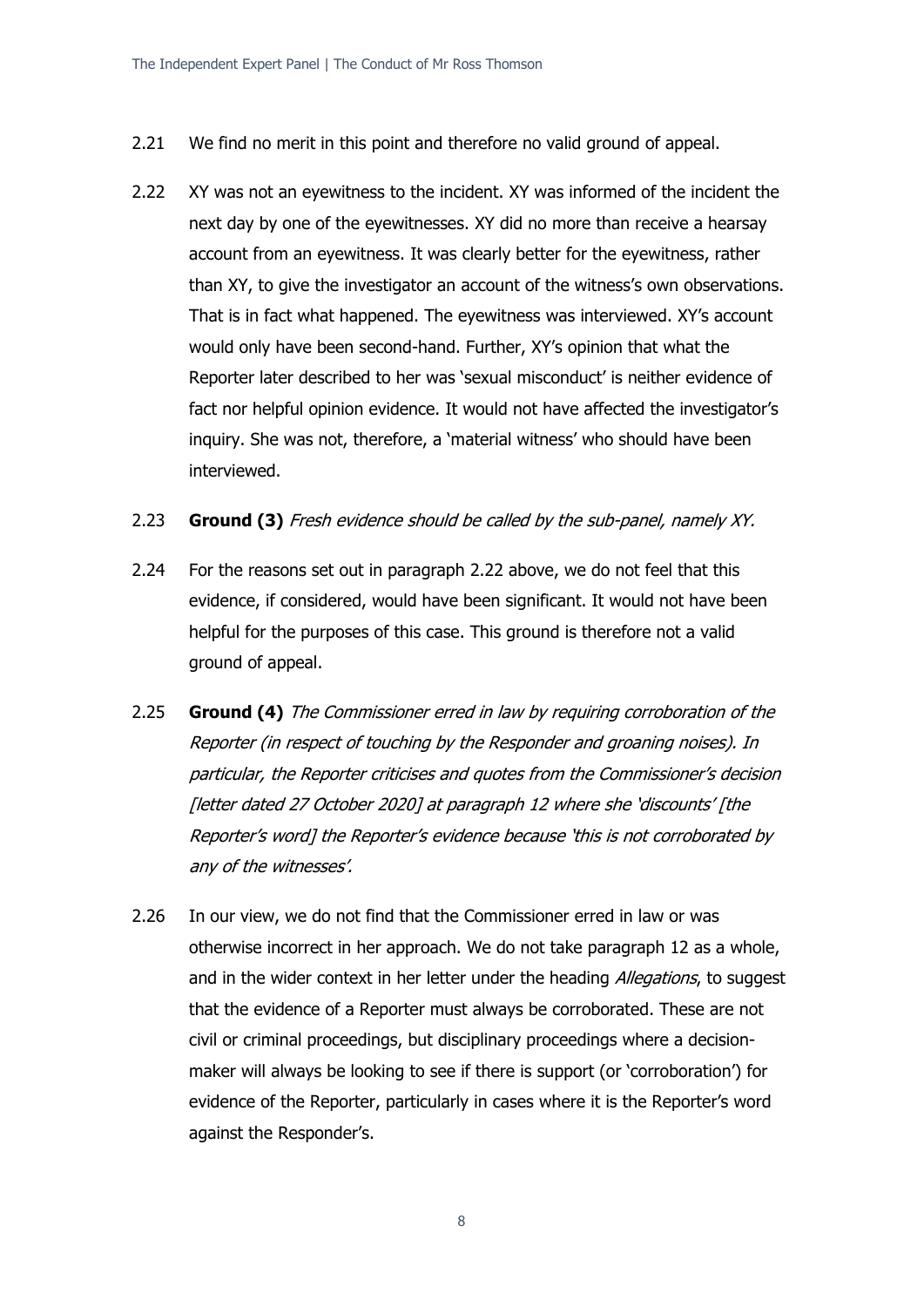- 2.27 But each case will be different and will turn on its own facts. In some cases, such as this one, certain allegations were made which one might have expected in the context to have been seen or witnessed by one or more others present, particularly when, as here, they were in close proximity to the Reporter. An absence of supporting evidence, as in this case where close-by witnesses would have found it hard to miss some of the serious groping alleged (and there was no discussion about it afterwards that evening), may become telling. In other cases, the context will be such that a complaint can be upheld on the Reporter's word without supporting evidence.
- 2.28 In this case, the investigator and Commissioner were looking for evidence which would lend credence to the Reporter's account on the serious groping allegation. What they found was not just an absence of evidence to that effect, but contrary evidence from witnesses who were present. For example, neither Witness 1 nor Witness 2 saw or heard anything that they considered to be sexual. Witness 2 said that if there had been sexual groping as alleged, she/he would have seen it. Added to this is the first investigator's note from his interview with the Reporter which reads: '[the Reporter] said that, despite the close proximity to him of [the Responder] during the incident, there had been no verbal sexual remarks of any kind.' In the light of that evidence and the evidence as a whole, a finding that the proven misconduct was not of a 'sexual nature' was inevitable.
- 2.29 We find no fault in the approach taken by the Commissioner. Her review of all of the evidence, in its detail and in its context, was entirely reasonable. Ground (4) is not a valid ground of appeal.
- 2.30 **Ground (5)** The Commissioner applied the wrong test for sexual misconduct. She failed to apply the Sexual Misconduct Policy correctly, by concluding that the actions of the Responder were not 'sexual in nature'.
- 2.31 We do not conclude that the Commissioner applied the wrong test. She set out in her decision (a) the appropriate test, namely that all conduct under the Sexual Misconduct Policy must be proved on a balance of probabilities to be of a sexual nature, and (b) the inevitable conclusion (in our view) on the evidence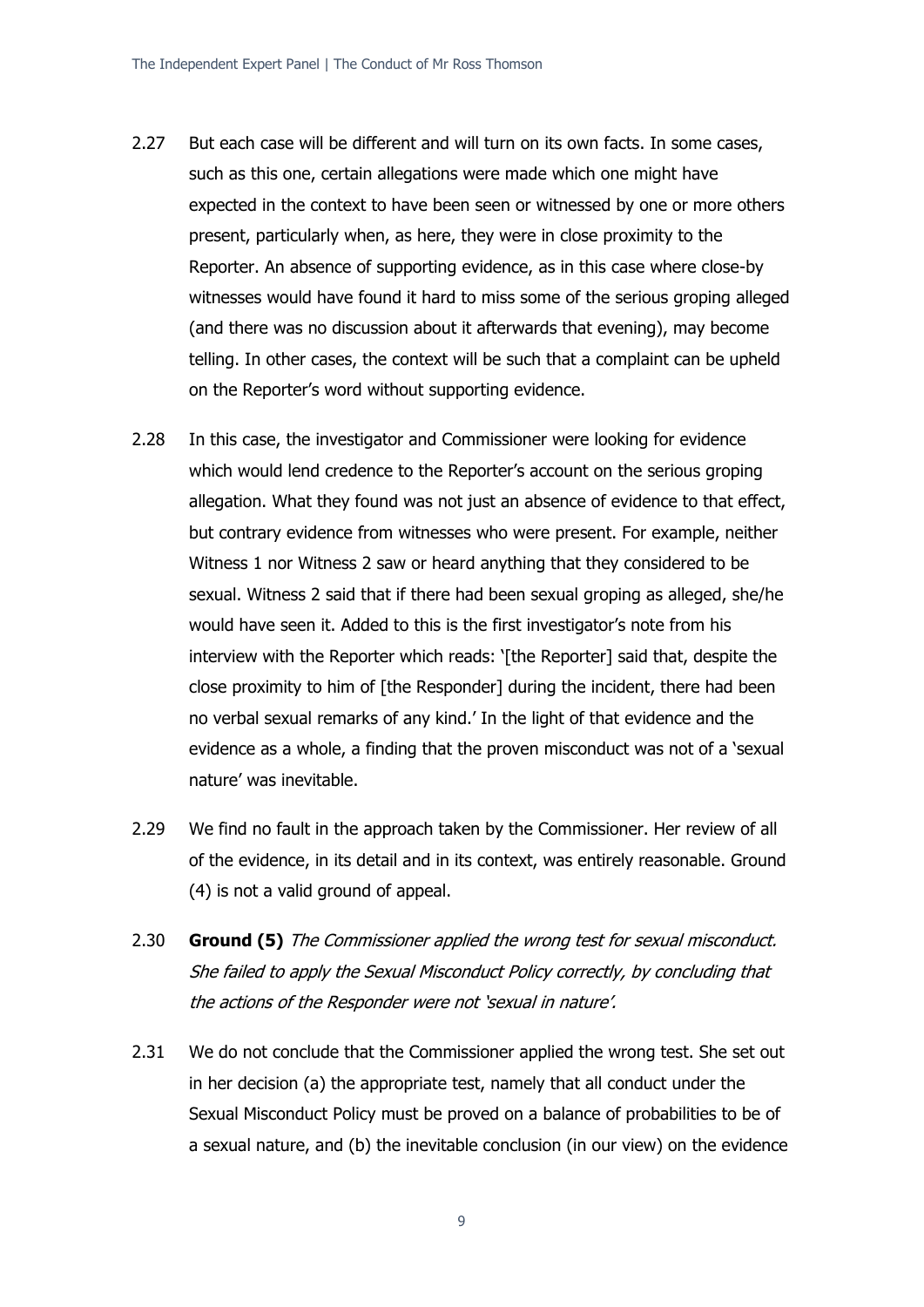(see paragraph 2.28 above) that the Responder's conduct of leaning on the Reporter and invading his personal space, the only conduct found proved, was not proved to be of a sexual nature. On that basis, she rightly found that there had been no breach of the Sexual Misconduct Policy.

- 2.32 The Reporter is correct to list in his grounds of appeal that
	- uncalled-for physical contact, deliberate brushing past
	- unwelcome and inappropriate touching, hugging [or kissing]

are relevant physical 'behaviours' under the Sexual Misconduct Policy. But he is wrong to suggest that they do not have to be of a sexual nature or that what should have been proved here was in fact conduct of a sexual nature. It is clear to us that 'behaviours' must be of a sexual nature. If that is not clear and obvious from the title of the policy itself, it is clear from the wording (also cited by the Reporter) which appears just before the list of relevant 'behaviours', namely 'The following behaviours may constitute sexual misconduct if they occur inappropriately or without explicit full and freely given consent.' It is also made clear in other passages in the policy. Paragraph 2.1 begins with the words: 'This Policy and Procedure relates specifically to sexual misconduct'. And paragraph 3.3, cited by the Commissioner in her Memorandum, also makes it abundantly clear that the conduct under this policy must always be of a sexual nature:

Sexual misconduct incorporates a range of behaviours including sexual assault, sexual harassment, stalking, voyeurism **and any other conduct of a sexual nature** that is non-consensual or has the purpose or effect of intimidating, undermining, humiliating or coercing a person.

[Commissioner's emphasis, at paragraph 66 of her Memorandum.]

2.33 The Reporter's complaint of misconduct was made under the Sexual Misconduct Policy. As the Reporter states in his grounds of appeal: 'My evidence is clearly that the inappropriate touching was of a sexual nature.' Once the Commissioner had identified the correct test, as we find she did, she went on to find, in some detail in paragraphs 61-68 of her Memorandum, that